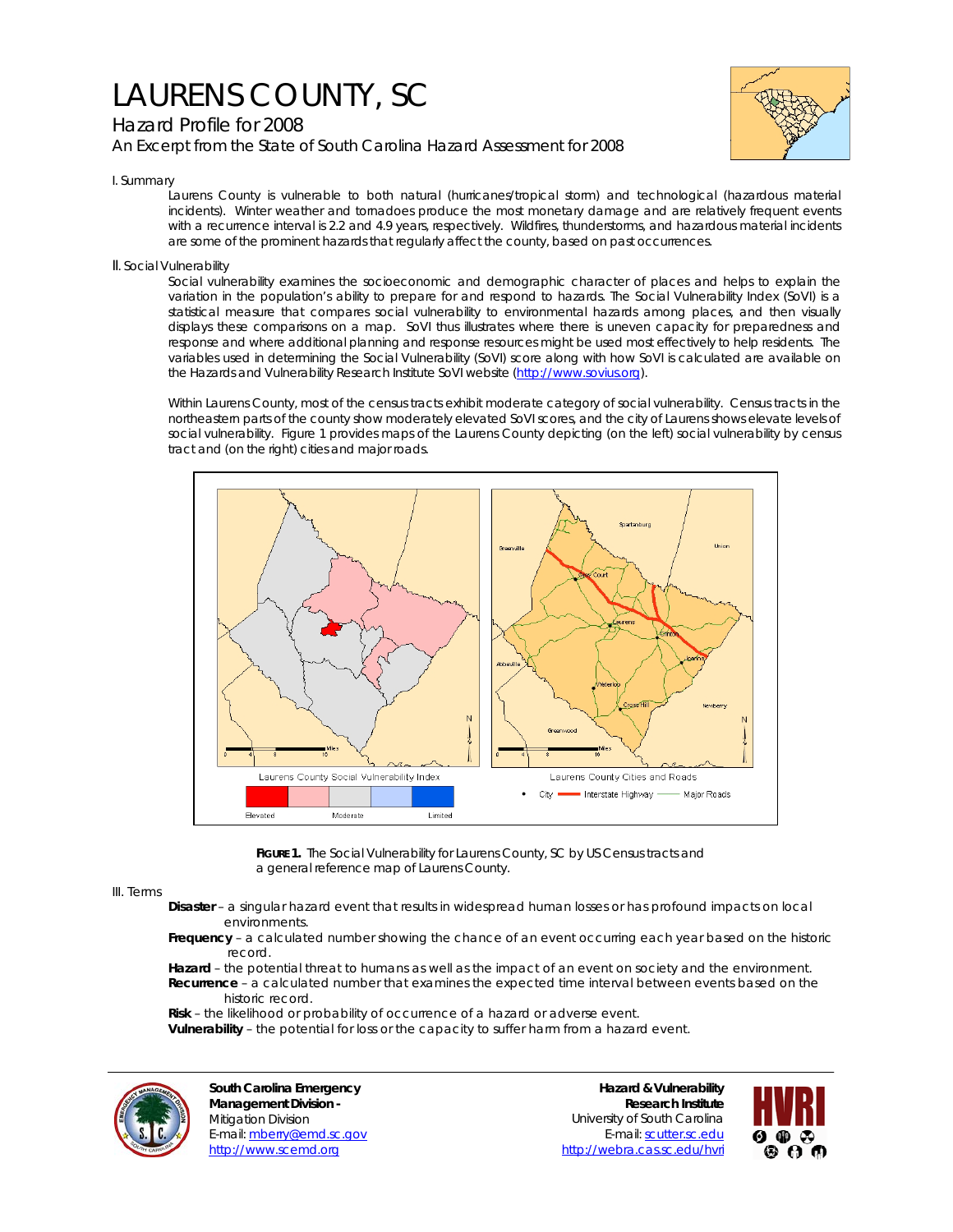#### IV. Hazard Identification

The estimated recurrence of a hazard is a useful element (based on event frequency) for distinguishing between infrequent hazards like earthquakes, and frequent hazards such as hazardous materials incidents or traffic accidents. The most common hazard events in Laurens County are hazardous material accidents, severe thunderstorm events, and wildfires. Earthquakes, avalanches, and hurricanes/tropical storms are hazards with the lowest recurrence intervals. The recurrence and hazard frequency table can be seen in Table 1.

| Hazard <sup>a</sup>                                                                                                                                                                                                                                          | <b>Number of</b><br><b>Events</b> | <b>Years in</b><br><b>Record</b>                                                                                                                                             | Recurrence<br><b>Interval</b><br>(Years) | <b>Hazard Frequency</b><br>(Percent Chance<br>per Year) |
|--------------------------------------------------------------------------------------------------------------------------------------------------------------------------------------------------------------------------------------------------------------|-----------------------------------|------------------------------------------------------------------------------------------------------------------------------------------------------------------------------|------------------------------------------|---------------------------------------------------------|
| <b>Coastal Events</b>                                                                                                                                                                                                                                        |                                   |                                                                                                                                                                              |                                          |                                                         |
| Hurricane/Tropical Storm                                                                                                                                                                                                                                     | 5                                 | 158                                                                                                                                                                          | 31.60                                    | 3.16                                                    |
| Ocean & Lake Surfb                                                                                                                                                                                                                                           | $\mathbf{1}$                      | 16                                                                                                                                                                           | 16.00                                    | 6.25                                                    |
| Waterspout                                                                                                                                                                                                                                                   | $\mathbf 0$                       | 16                                                                                                                                                                           | $\star$                                  | $\star$                                                 |
| <b>Dam Failure</b>                                                                                                                                                                                                                                           | $\sim$                            | $\overline{\phantom{a}}$                                                                                                                                                     | ä,                                       | $\mathbf{r}$                                            |
| <b>Drought</b>                                                                                                                                                                                                                                               | 33                                | 59                                                                                                                                                                           | 1.79                                     | 55.93                                                   |
| <b>Flood</b>                                                                                                                                                                                                                                                 | 29                                | 59                                                                                                                                                                           | 2.03                                     | 49.15                                                   |
| Fog                                                                                                                                                                                                                                                          | 3                                 | 12                                                                                                                                                                           | 4.00                                     | 25.00                                                   |
| <b>Geophysical Events</b>                                                                                                                                                                                                                                    |                                   |                                                                                                                                                                              |                                          |                                                         |
| Avalanche                                                                                                                                                                                                                                                    | $\mathbf{1}$                      | 49                                                                                                                                                                           | 49.00                                    | 2.04                                                    |
| Earthquake                                                                                                                                                                                                                                                   | 6                                 | 310                                                                                                                                                                          | 51.67                                    | 1.94                                                    |
| Landslide                                                                                                                                                                                                                                                    | $\overline{0}$                    | 49                                                                                                                                                                           | $\star$                                  | $\star$                                                 |
| <b>Human-Induced Events</b>                                                                                                                                                                                                                                  |                                   |                                                                                                                                                                              |                                          |                                                         |
| <b>Civil Disturbance</b>                                                                                                                                                                                                                                     | $\overline{\phantom{a}}$          | $\overline{\phantom{a}}$                                                                                                                                                     |                                          |                                                         |
| Hazardous Materials (Hazmat)                                                                                                                                                                                                                                 | 84                                | 22                                                                                                                                                                           | < 0.50                                   | 381.82**                                                |
| <b>Nuclear Power Plant</b>                                                                                                                                                                                                                                   | $\overline{0}$                    | 8                                                                                                                                                                            |                                          |                                                         |
| Terrorism                                                                                                                                                                                                                                                    | $\Omega$                          | 29                                                                                                                                                                           | $\star$                                  | $\star$                                                 |
| <b>Transportation (Motor Vehicle)</b>                                                                                                                                                                                                                        | 14,116                            | 10                                                                                                                                                                           | < 0.50                                   | 141.160**                                               |
| <b>Severe Thunderstorm Events</b>                                                                                                                                                                                                                            |                                   |                                                                                                                                                                              |                                          |                                                         |
| <b>Funnel Cloud</b>                                                                                                                                                                                                                                          | 3                                 | 16                                                                                                                                                                           | 5.33                                     | 18.75                                                   |
| Hail                                                                                                                                                                                                                                                         | 89                                | 59                                                                                                                                                                           | 0.66                                     | 150.85**                                                |
| <b>Heavy Precipitation</b>                                                                                                                                                                                                                                   | 32                                | 15                                                                                                                                                                           | < 0.50                                   | 213.33**                                                |
| Lightning                                                                                                                                                                                                                                                    | $\overline{7}$                    | 16                                                                                                                                                                           | 2.29                                     | 43.75                                                   |
| Thunderstorm & Wind                                                                                                                                                                                                                                          | 208                               | 59                                                                                                                                                                           | < 0.50                                   | 352.54**                                                |
| Tornado                                                                                                                                                                                                                                                      | 12                                | 59                                                                                                                                                                           | 4.92                                     | 20.34                                                   |
| <b>Temperature Extremes</b>                                                                                                                                                                                                                                  | 5                                 | 16                                                                                                                                                                           | 3.20                                     | 31.25                                                   |
| <b>Wildfire</b>                                                                                                                                                                                                                                              | 1,054                             | 21                                                                                                                                                                           | < 0.50                                   | $5,019.05**$                                            |
| Winter Weather (Snow & Ice)                                                                                                                                                                                                                                  | 27                                | 59                                                                                                                                                                           | 2.19                                     | 45.76                                                   |
| <sup>a</sup> Data Sources: National Climatic Data Center<br>(www.ncdc.noaa.gov/cgi-win/wwcgi.dll?wwEvent~Storm);<br>National Geophysical Data Center<br>(www.ngdc.noaa.gov/hazard/<br><sup>b</sup> Includes coastal flooding, coastal erosion, coastal winds |                                   | Unable to calculate (cannot divide by zero)<br>** Percent is greater than 100.00, therefore hazard can be<br>expected to occur more than once per year<br>- Data Unavailable |                                          |                                                         |

|  |  | TABLE 1. The Hazard Profile for Laurens County, SC. |
|--|--|-----------------------------------------------------|

V. Hazard Loss Information

When compared to South Carolina as a whole, Laurens County has a higher probability of loss-producing avalanches, hail, lightning, tornado, and winter weather events. This comparison between the county and state in Figure 2 (page 3) shows hazards that exceeded the state mean in red type. The remaining hazards are at or slightly below the state mean indicating that these hazards have historically produced fewer losses for the county when compared to the state as a whole.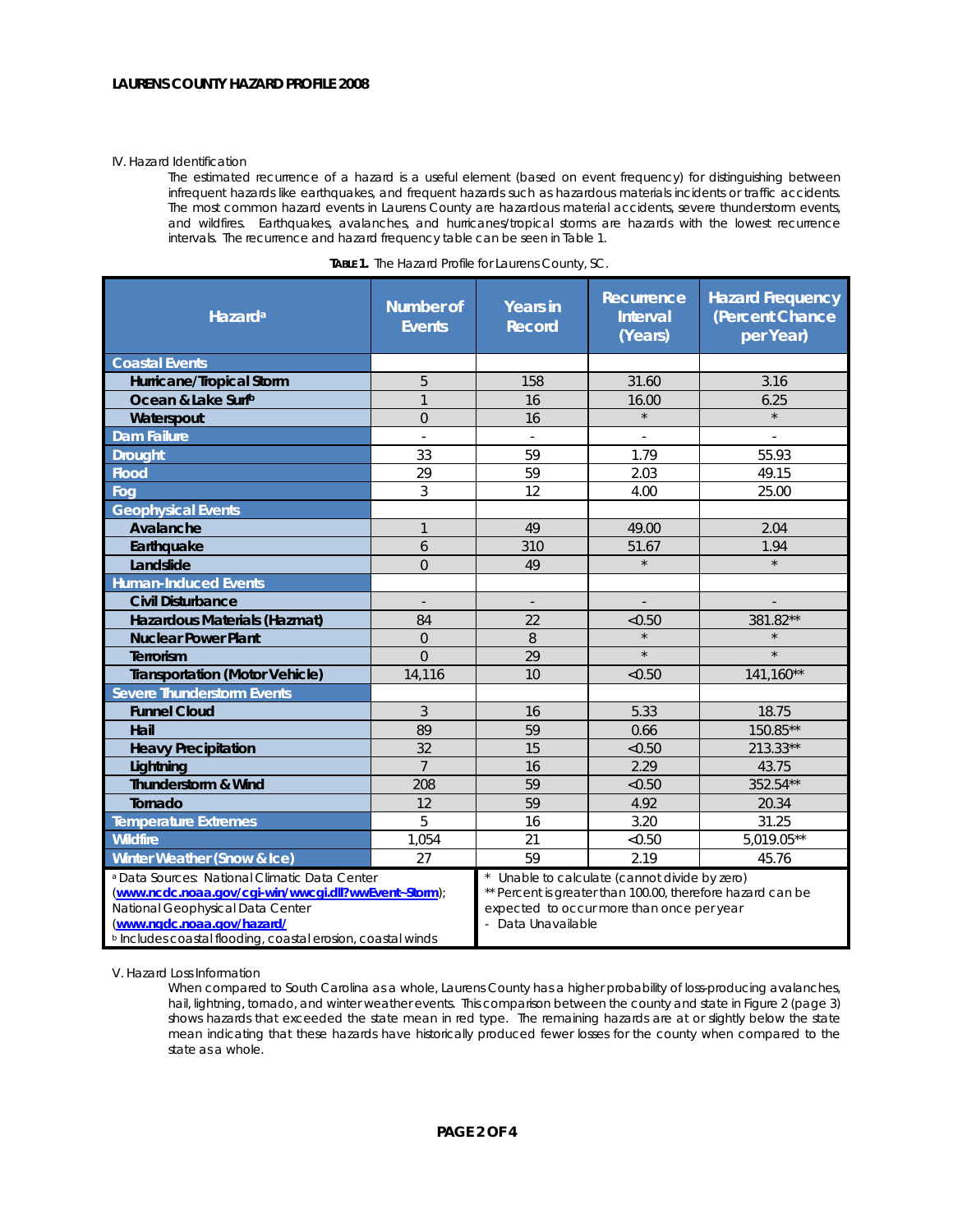

**Laurens State Mean**

Another way of determining how vulnerable a county is to particular hazards is by examining the amount of damage caused by past events. In Figure 3 (page 4), the cumulative amount of damage from 1960 to 2008 based on twelve hazard types is computed from the Hazards and Vulnerability Research Institute's SHELDUS database (available at http://www.sheldus.org). The historic losses in Laurens County exceed \$83 million, and are largely due to winter weather, tornadoes, drought, and heat. While significant for the county, these cumulative losses represent less than one percent of the state's total overall losses. Tornadic events in Laurens County account for 7% of the state's total damages related to tornadoes.

**FIGURE 2.** The historic loss causing hazard frequency between 1960 and 2008 for Laurens County compared to South Carolina as reported in SHELDUS. Percentage numbers indicated in red are when the county total exceeds the state mean. Also, a hazard that is identified in the National Climatic Data Center Storm Data reports as a multiple event hazard (flooding, winter weather, coastal storm), and given a statewide or regional location, the impact of the event is equally distributed amongst the counties involved.